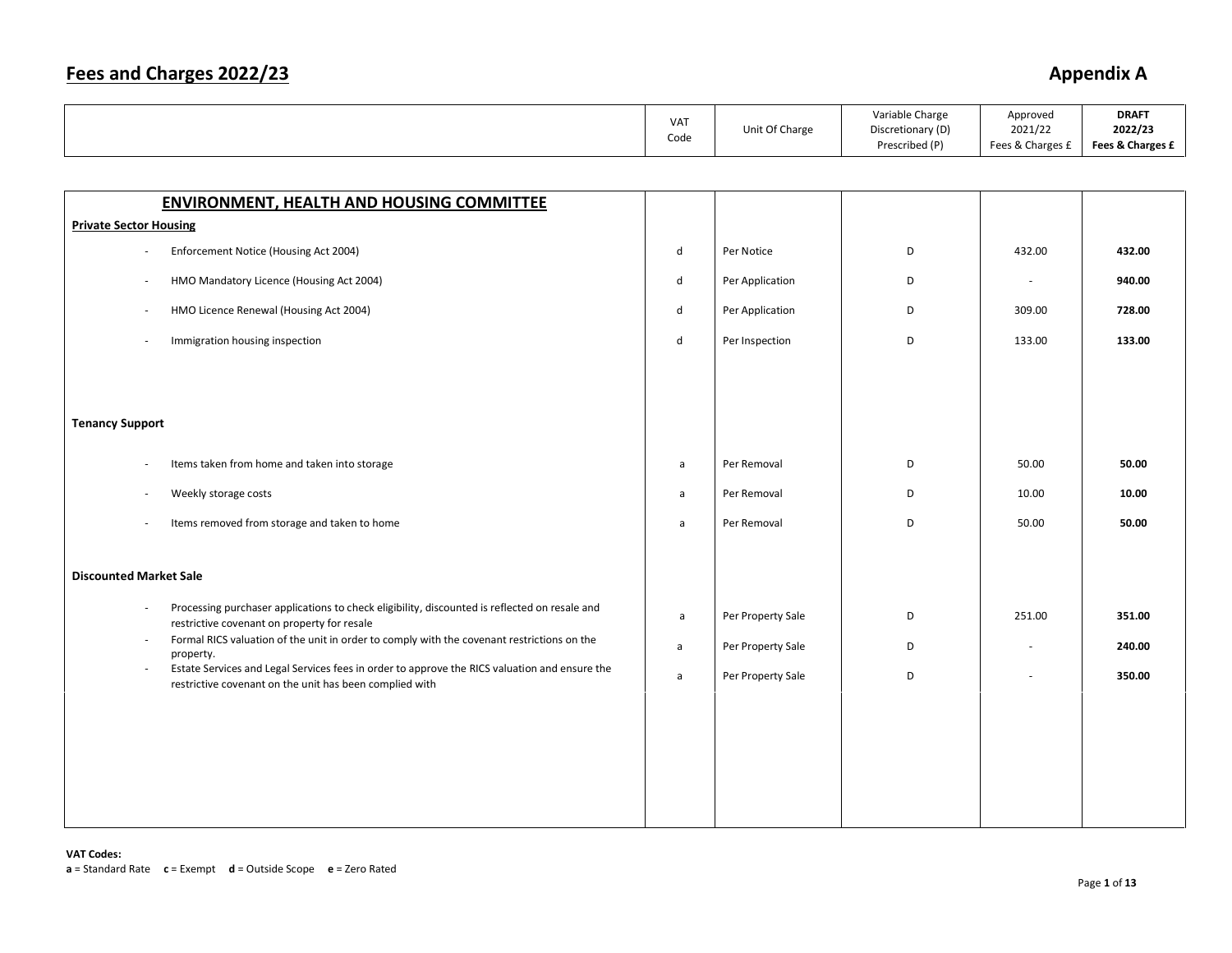|                                                                                                  | <b>VAT</b><br>Code | Unit Of Charge                   | Variable Charge<br>Discretionary (D)<br>Prescribed (P) | Approved<br>2021/22<br>Fees & Charges £ | <b>DRAFT</b><br>2022/23<br>Fees & Charges £ |
|--------------------------------------------------------------------------------------------------|--------------------|----------------------------------|--------------------------------------------------------|-----------------------------------------|---------------------------------------------|
| <b>Environmental Health Charges</b>                                                              |                    |                                  |                                                        |                                         |                                             |
| <b>Drainage Services</b>                                                                         |                    |                                  |                                                        |                                         |                                             |
| Clearance of blocked drain                                                                       | a                  | Per Clearance                    | D                                                      | 125.00                                  | 125.00                                      |
| CCTV drain investigation                                                                         | a                  | Per investigations               | D                                                      | 125.00                                  | 125.00                                      |
| Combined clearance and CCTV investigation<br>$\overline{\phantom{a}}$                            | $\mathsf{a}$       | Per Clearance /<br>Investigation | D                                                      | 240.00                                  | 240.00                                      |
| <b>Removal of Illegal Traveller Encampments:</b>                                                 |                    |                                  |                                                        |                                         |                                             |
| Work associated with illegal encampments up to removal order stage                               | $\mathsf{a}$       | Per Encampment                   | D                                                      | 350.00                                  | 350.00                                      |
| Should the encampment remain, then work associated with execution of removal order - per<br>hour | a                  | Per hour                         | D                                                      | 120.00                                  | 120.00                                      |
| Legal costs and removal to be charged in addition to the above<br>÷.                             | a                  | Per Encampment                   | D                                                      | At Cost                                 | At Cost                                     |
| Fixed Penalty Notice - Householder Duty of Care                                                  |                    |                                  |                                                        |                                         |                                             |
| Fixed penalty charge to householder                                                              | $\sf d$            | Per penalty                      | D                                                      | 400.00                                  | 400.00                                      |
| Fixed penalty charge to householder - reduced if paid within 14 days                             | d                  | Per penalty                      | D                                                      | 240.00                                  | 240.00                                      |
| Fixed Penalty Notice - Fly Tipping                                                               |                    |                                  |                                                        |                                         |                                             |
| Fixed penalty charge to fly tipping suspect                                                      | d                  | Per penalty                      | D                                                      | 400.00                                  | 400.00                                      |
| Fixed penalty charge to fly tipping suspect - reduced if paid within 14 days<br>$\sim$           | d                  | Per penalty                      | D                                                      | 200.00                                  | 200.00                                      |
| Air Pollution Control (Environment Protection Act 1990)                                          |                    |                                  |                                                        |                                         |                                             |
| Fees are charged at the national rates which are established and set by the Government.          |                    |                                  |                                                        |                                         |                                             |
| https://www.gov.uk/government/publications/environmental-permitting-charging-scheme              |                    |                                  |                                                        |                                         |                                             |
| <b>List of Authorised Processes:</b>                                                             |                    |                                  |                                                        |                                         |                                             |
| <b>Commercial Interest</b>                                                                       | a                  | Per Property / Site Per<br>Hour  | D                                                      | 75.00                                   | 75.00                                       |
|                                                                                                  |                    |                                  |                                                        |                                         |                                             |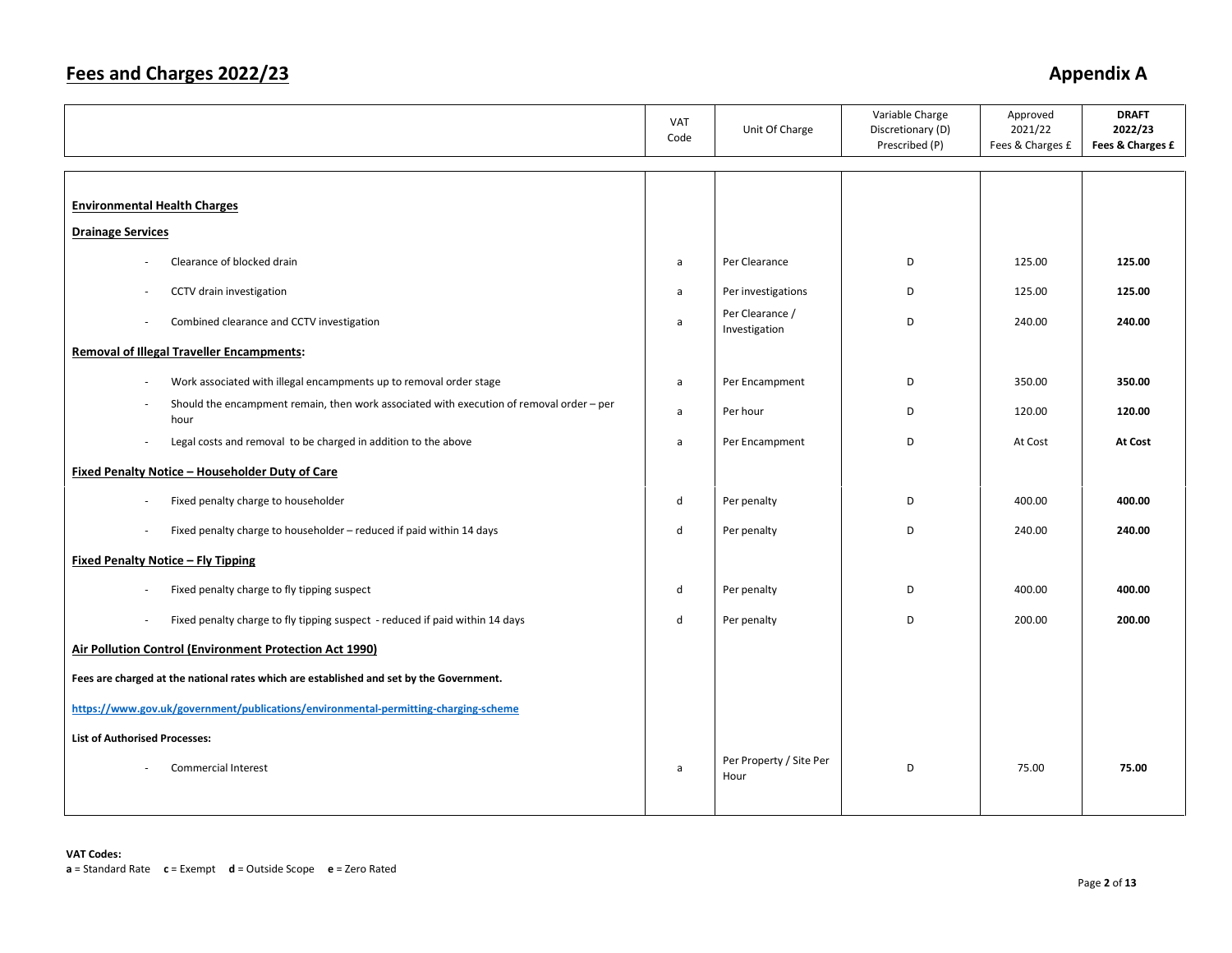|                                                                                                                                                                                            | VAT<br>Code | Unit Of Charge                  | Variable Charge<br>Discretionary (D)<br>Prescribed (P) | Approved<br>2021/22<br>Fees & Charges £ | <b>DRAFT</b><br>2022/23<br>Fees & Charges £ |
|--------------------------------------------------------------------------------------------------------------------------------------------------------------------------------------------|-------------|---------------------------------|--------------------------------------------------------|-----------------------------------------|---------------------------------------------|
|                                                                                                                                                                                            |             |                                 |                                                        |                                         |                                             |
| Fylde Residents / Students (Academic Research)<br>$\sim$                                                                                                                                   | d           | Per Property / Site Per<br>Hour | D                                                      | Free                                    | Free                                        |
| <b>Public Register Entries:</b>                                                                                                                                                            |             |                                 |                                                        |                                         |                                             |
| Commercial Interest - per hour                                                                                                                                                             | a           | Per Property / Site Per<br>Hour | D                                                      | 110.00                                  | 110.00                                      |
| Fylde Residents / students (Academic Research)<br>$\overline{\phantom{a}}$                                                                                                                 | d           | Per Property / Site Per<br>Hour | D                                                      | Free                                    | Free                                        |
| <b>Contaminated Land Enquiries:</b>                                                                                                                                                        |             |                                 |                                                        |                                         |                                             |
| Contaminated Land Enquires: Desk top study - records /search and basic written response where<br>no more than one site identified - per hour                                               | a           | Per Property / Site Per<br>Hour | D                                                      | 110.00                                  | 110.00                                      |
| Contaminated Land Enquiries: Where in addition to above, basic written response detailed landfill<br>$\sim$<br>gas or chemical data is requested or the enquiry covers more than one site. | d           | Per Property / Site Per<br>Hour | D                                                      | Individual costs to<br>be negotiated    | <b>Individual costs</b><br>to be negotiated |
| <b>Other Environmental Information:</b>                                                                                                                                                    |             |                                 |                                                        |                                         |                                             |
|                                                                                                                                                                                            |             |                                 |                                                        |                                         |                                             |
| Commercial Interest - Per Hour                                                                                                                                                             | a           | Per Hour                        | D                                                      | 110.00                                  | 110.00                                      |
| Fylde Residents / Students (Academic Research)<br>$\sim$                                                                                                                                   | d           | Per Session                     | D                                                      | Free                                    | Free                                        |
| <b>Street Trading Consents:</b>                                                                                                                                                            |             |                                 |                                                        |                                         |                                             |
|                                                                                                                                                                                            |             |                                 |                                                        |                                         |                                             |
| Class 1: Commercial - Annual                                                                                                                                                               | d           | Per Application                 | D                                                      | 460.00                                  | 460.00                                      |
| Class 1: Commercial - Renewal                                                                                                                                                              | d           | Per Application                 | D                                                      | 430.00                                  | 430.00                                      |
| Class 2 : Charitable Organisations (no more than one day duration)<br>÷.                                                                                                                   | d           | Per Application                 | D                                                      | 0.00                                    | 0.00                                        |
| <b>Volunteer Surrender of food:</b>                                                                                                                                                        |             |                                 |                                                        |                                         |                                             |
| Documentation / Certification (Per Hour - minimum 1 hour)                                                                                                                                  | d           | Per Application                 | D                                                      |                                         |                                             |
| <b>Food Hygiene Rating Scheme:</b>                                                                                                                                                         |             |                                 |                                                        | 130.00                                  | 130.00                                      |
| FBO Request for Food Hygiene Rating Revisit                                                                                                                                                | d           | Per Revisit                     | D                                                      |                                         |                                             |
|                                                                                                                                                                                            |             |                                 |                                                        |                                         |                                             |
| <b>General Fees &amp; Charges:</b>                                                                                                                                                         |             |                                 |                                                        |                                         |                                             |
| Work carried out in default of a notice<br>(Initial Costs)                                                                                                                                 | a           | Per Investigation               | D                                                      | 120.00                                  | 120.00                                      |
| Plus cost per premises / site works                                                                                                                                                        | a           | Per Site / Premises             | D                                                      | 65.00                                   | 65.00                                       |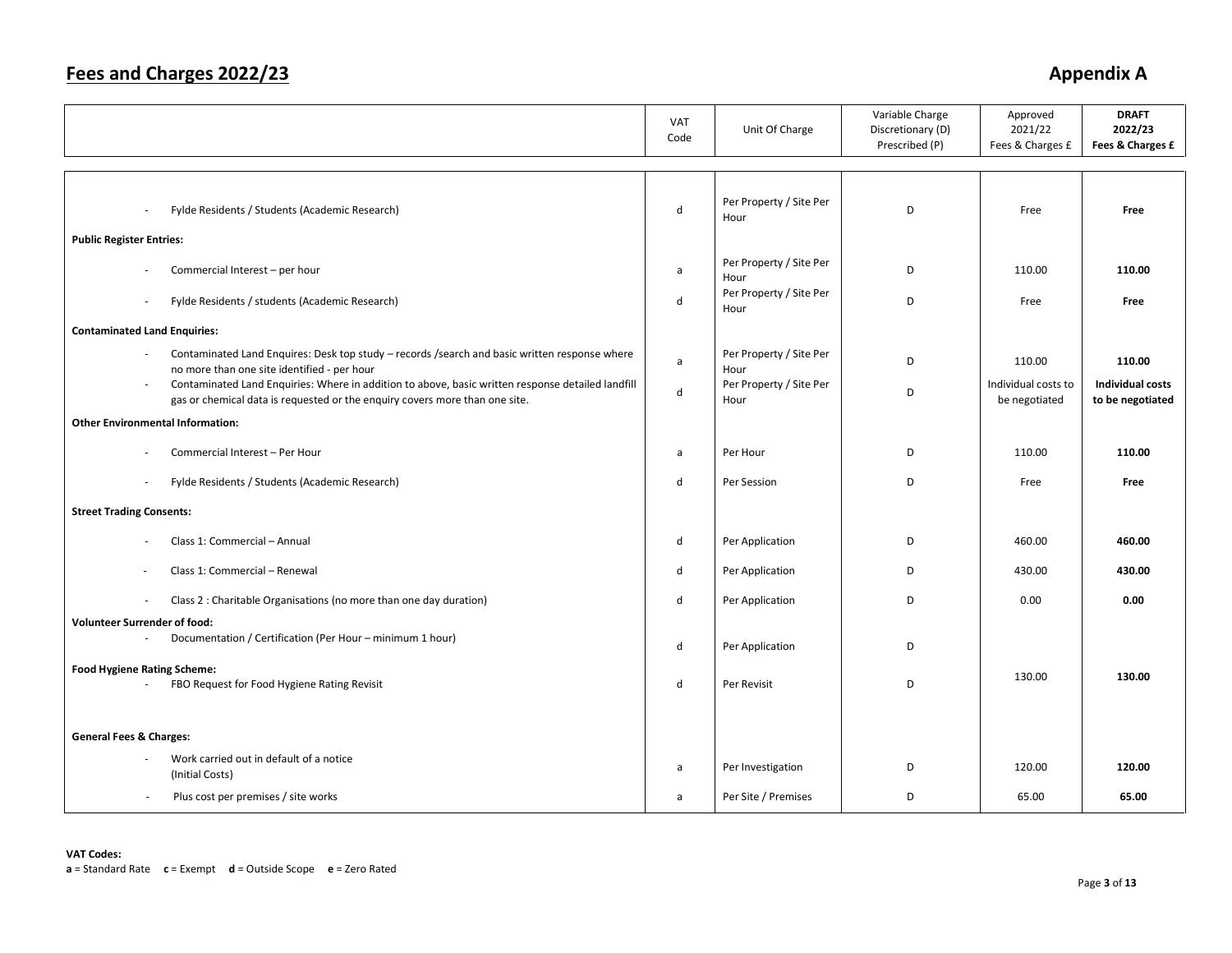|                     |                          |                                                   | VAT<br>Code  | Unit Of Charge     | Variable Charge<br>Discretionary (D)<br>Prescribed (P) | Approved<br>2021/22<br>Fees & Charges £ | <b>DRAFT</b><br>2022/23<br>Fees & Charges £ |
|---------------------|--------------------------|---------------------------------------------------|--------------|--------------------|--------------------------------------------------------|-----------------------------------------|---------------------------------------------|
|                     |                          | <b>Private Water Supplies Regulations 2009</b>    |              |                    |                                                        |                                         |                                             |
|                     |                          | Risk Assessment                                   | $\mathsf{a}$ | Per Assessment     | $\mathsf{P}$                                           | 500.00 (MAX)                            | 500.00 (MAX)                                |
|                     |                          | Sampling                                          | $\mathsf{a}$ | Each Visit         | P                                                      | 100.00 (MAX)                            | 100.00 (MAX)                                |
|                     | ÷.                       | Investigation                                     | a            | Each Investigation | P                                                      | 100.00 (MAX)                            | 100.00 (MAX)                                |
|                     | $\sim$                   | Granting an authorisation                         | $\mathsf{a}$ | Each Authorisation | P                                                      | 100.00 (MAX)                            | 100.00 (MAX)                                |
|                     | ä,                       | Analysing a sample (reg 10)                       | $\mathsf{a}$ | Each Sample        | P                                                      | 25.00 (Max)                             | 25.00 (Max)                                 |
|                     | $\overline{\phantom{a}}$ | Analysing a sample taken during check monitoring  | a            | Each Sample        | P                                                      | 100.00 (Max)                            | 100.00 (Max)                                |
|                     | $\overline{\phantom{a}}$ | Analysing a sample taken during audit monitoring  | $\mathsf{a}$ | Each Sample        | P                                                      | 500.00 (Max)                            | 500.00 (Max)                                |
| <b>Licences</b>     |                          |                                                   |              |                    |                                                        |                                         |                                             |
|                     |                          | Site Licensing Fees - The Mobiles Homes Act 2013: |              |                    |                                                        |                                         |                                             |
|                     | $\sim$                   | New Site Application                              | $\mathsf{d}$ | Per Application    | D                                                      | 320.00                                  | 320.00                                      |
|                     | $\sim$                   | <b>Transfer Existing Site Licence</b>             | $\sf d$      | Per Application    | D                                                      | 190.00                                  | 190.00                                      |
|                     | $\sim$                   | <b>Alteration of Conditions</b>                   | $\sf d$      | Per Application    | D                                                      | 375.00                                  | 375.00                                      |
|                     | $\overline{\phantom{a}}$ | Depositing Site Rules                             | ${\sf d}$    | Per Application    | D                                                      | 80.00                                   | 80.00                                       |
|                     |                          | Annual Licence Fee - Per Site                     | $\mathsf{d}$ | Per Site           | D                                                      | 250.00                                  | 250.00                                      |
|                     | ÷.                       | Annual Licence Fee - Pitch Fee                    | $\mathsf{d}$ | Per Pitch          | D                                                      | 5.00                                    | 5.00                                        |
|                     | ÷.                       | Fit & Proper Person Test                          | d            | Per Site           | D                                                      | 250.00                                  | 250.00                                      |
| <b>Street Café:</b> |                          |                                                   |              |                    |                                                        |                                         |                                             |
|                     |                          | Grant                                             | $\mathsf{d}$ | Per Application    | D                                                      | 312.00                                  | 312.00                                      |
|                     |                          | Renewal                                           | ${\sf d}$    | Per Application    | D                                                      | 230.00                                  | 230.00                                      |
| Sex Shop:           | $\sim$                   | Grant                                             | d            | Per Application    | D                                                      | 1,710.00                                | 1,710.00                                    |
|                     |                          |                                                   |              |                    |                                                        |                                         |                                             |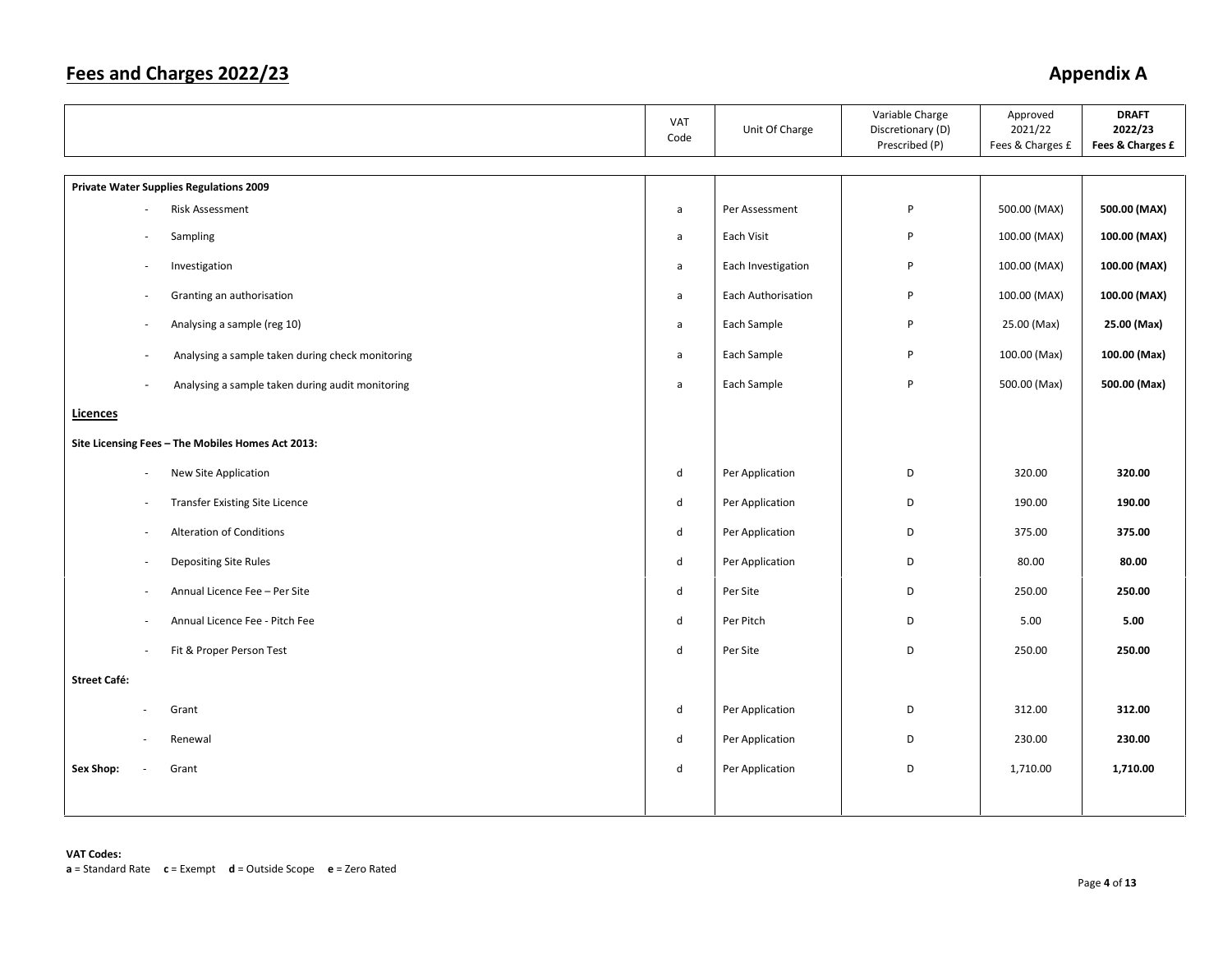|                                                          | VAT<br>Code                 | Unit Of Charge  | Variable Charge<br>Discretionary (D)<br>Prescribed (P) | Approved<br>2021/22<br>Fees & Charges £ | <b>DRAFT</b><br>2022/23<br>Fees & Charges £ |
|----------------------------------------------------------|-----------------------------|-----------------|--------------------------------------------------------|-----------------------------------------|---------------------------------------------|
| Public / Private Hire:                                   |                             |                 |                                                        |                                         |                                             |
| Vehicle<br>$\overline{\phantom{a}}$                      | ${\sf d}$                   | Per Application | D                                                      | 190.00                                  | 190.00                                      |
| Hackney Carriage Vehicle Licences<br>$\sim$              | ${\sf d}$                   | Per Application | $\mathsf D$                                            | 190.00                                  | 190.00                                      |
| <b>Hackney Carriage Drivers Licences</b><br>÷,           | $\mathsf{d}$                | Per Application | D                                                      | 94.00                                   | 94.00                                       |
| <b>Plate Charges:</b>                                    |                             |                 |                                                        |                                         |                                             |
| Full Set<br>$\overline{\phantom{a}}$                     | $\mathsf{d}$                | Per Application | D                                                      | 21.00                                   | 21.00                                       |
| Rear Plate & Mount<br>$\overline{\phantom{a}}$           | d                           | Per Application | D                                                      | 11.25                                   | 11.25                                       |
| Rear Plate Only<br>$\sim$                                | $\sf d$                     | Per Application | D                                                      | 5.25                                    | 5.25                                        |
| Rear Mount Only<br>$\sim$                                | $\sf d$                     | Per Application | D                                                      | 6.00                                    | 6.00                                        |
| Front Plate & Mount<br>$\sim$                            | $\sf d$                     | Per Application | D                                                      | 7.00                                    | 7.00                                        |
| Front Plate Only<br>$\sim$                               | $\sf d$                     | Per Application | D                                                      | 2.75                                    | 2.75                                        |
| Front Mount Only<br>$\overline{\phantom{a}}$             | ${\sf d}$                   | Per Application | D                                                      | 4.25                                    | 4.25                                        |
| Button & Keys                                            | ${\sf d}$                   | Per Application | D                                                      | 1.50                                    | 1.50                                        |
| Pouch                                                    | $\mathsf{d}$                | Per Application | D                                                      | 1.25                                    | 1.25                                        |
| Private Hire Door Stickers<br>$\sim$                     | ${\sf d}$                   | Per Pair        | D                                                      | 6.15                                    | 6.15                                        |
| <b>Drivers</b>                                           |                             |                 |                                                        |                                         |                                             |
| New (annual)<br>$\sim$                                   | ${\sf d}$                   | Per Application | D                                                      | 94.00                                   | 94.00                                       |
| New (3 yearly)<br>$\sim$                                 | ${\sf d}$                   | Per Application | D                                                      | 235.00                                  | 235.00                                      |
| Private Hire Operators 1-5 Vehicles (5 yearly)<br>$\sim$ | ${\sf d}$                   | Per Application | D                                                      | 312.00                                  | 312.00                                      |
| Private Hire Operators 6-10 Vehicles (5 yearly)          | $\operatorname{\mathsf{d}}$ | Per Application | D                                                      | 333.00                                  | 333.00                                      |
| Private Hire Operators 11 Vehicles (5 yearly)            | ${\sf d}$                   | Per Application | $\mathsf D$                                            | 358.00                                  | 358.00                                      |
|                                                          |                             |                 |                                                        |                                         |                                             |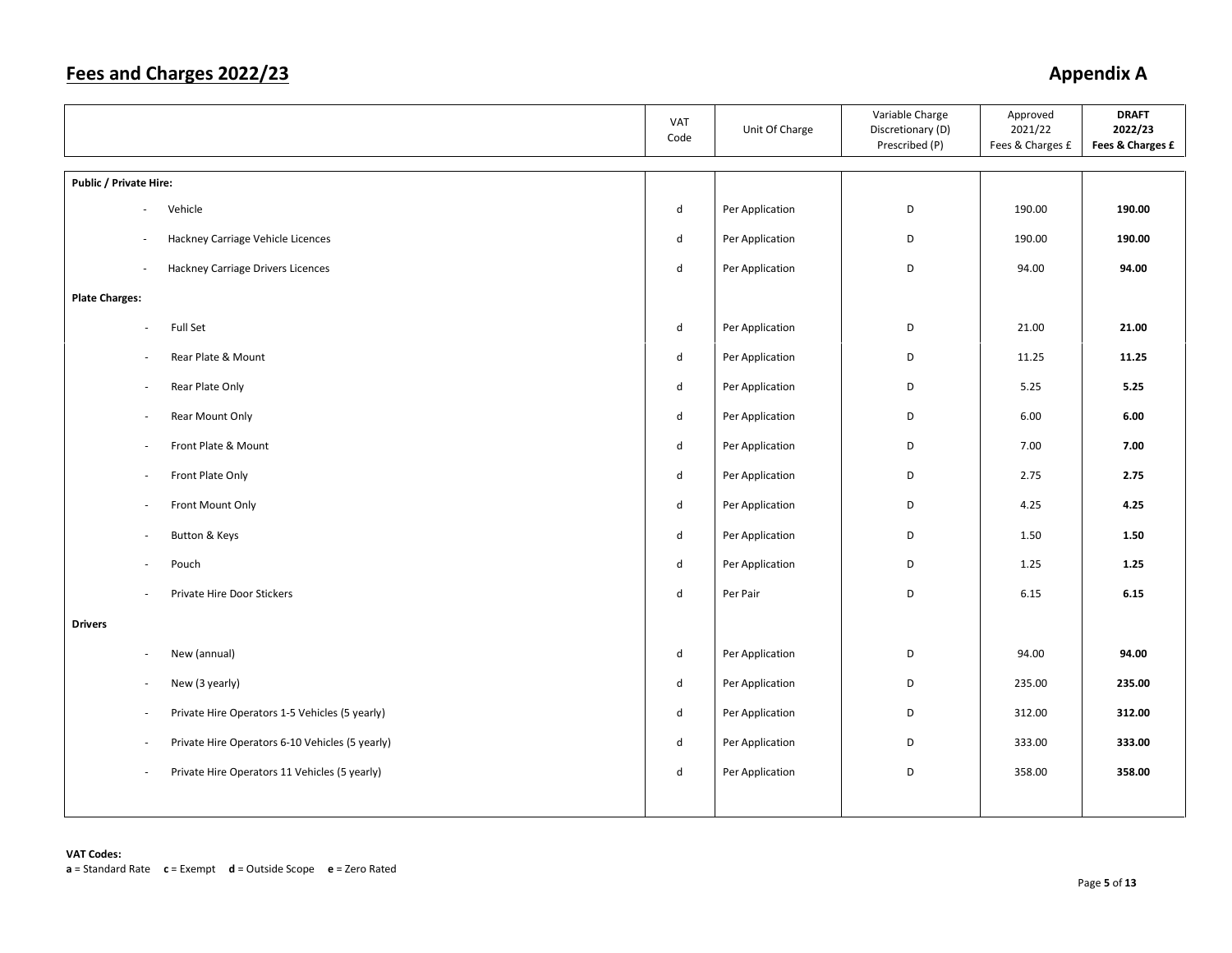|                                                                                            | VAT<br>Code  | Unit Of Charge  | Variable Charge<br>Discretionary (D)<br>Prescribed (P) | Approved<br>2021/22<br>Fees & Charges £ | <b>DRAFT</b><br>2022/23<br>Fees & Charges £ |
|--------------------------------------------------------------------------------------------|--------------|-----------------|--------------------------------------------------------|-----------------------------------------|---------------------------------------------|
|                                                                                            |              |                 |                                                        |                                         |                                             |
|                                                                                            |              |                 |                                                        |                                         |                                             |
| <b>Replacement Driver Badges</b><br>$\sim$                                                 | d            | Per Application | D                                                      | 10.50                                   | 10.50                                       |
| Driver Licence Renewals (Private Hire or Hackney)                                          | $\mathsf{d}$ | Per Application | D                                                      | 78.00                                   | 78.00                                       |
| Driver Licence Renewals (Private Hire or Hackney 3 yearly)<br>$\overline{\phantom{a}}$     | d            | Per Application | D                                                      | 184.50                                  | 184.50                                      |
| <b>Drivers Combined New</b>                                                                | d            | Per Application | D                                                      | 130.50                                  | 130.50                                      |
| Drivers Combined New (3 yearly)                                                            | d            | Per Application | D                                                      | 235.00                                  | 235.00                                      |
| <b>Drivers Combined Existing</b>                                                           | d            | Per Application | D                                                      | 84.50                                   | 84.50                                       |
| Driver Combined Existing (3 yearly)                                                        | d            | Per Application | D                                                      | 184.50                                  | 184.50                                      |
| Transfer Licence Fee<br>×.                                                                 | d            | Per Application | D                                                      | 37.00                                   | 37.00                                       |
| Notes: We do not issue refunds with respect to Taxi/PHV Licences                           |              |                 |                                                        |                                         |                                             |
| Fare Cards                                                                                 | ${\sf d}$    | Per Application | D                                                      | 2.65                                    | 2.65                                        |
| Knowledge Test                                                                             | d            | Per Test        | D                                                      | 19.00                                   | 19.00                                       |
| <b>Licensing &amp; Registration:</b>                                                       |              |                 |                                                        |                                         |                                             |
| Grant of Animal Boarding Establishment (Initial application including one inspection)      | d            | Per Application | D                                                      | 110.00                                  | 110.00                                      |
| Additional fee payable on approval of 2 year licence<br>$\sim$                             | $\mathsf{d}$ | Per Application | D                                                      | 69.00                                   | 69.00                                       |
| Additional fee payable on approval of 3 year licence<br>$\overline{\phantom{a}}$           | $\mathsf{d}$ | Per Application | D                                                      | 138.00                                  | 138.00                                      |
| Renewal of Animal Boarding Establishment (Initial application including one inspection)    | d            | Per Application | D                                                      | 106.00                                  | 106.00                                      |
| Additional fee payable on approval of 2 year licence                                       | ${\sf d}$    | Per Application | D                                                      | 69.00                                   | 69.00                                       |
| Additional fee payable on approval of 3 year licence<br>$\sim$                             | d            | Per Application | D                                                      | 138.00                                  | 138.00                                      |
| Grant of Dog Breeding Establishment Licence (Initial application including one inspection) | $\mathsf{d}$ | Per Application | D                                                      | 110.00                                  | 110.00                                      |
| Additional fee payable on approval of 2 year licence                                       | $\mathsf{d}$ | Per Application | D                                                      | 69.00                                   | 69.00                                       |
|                                                                                            |              |                 |                                                        |                                         |                                             |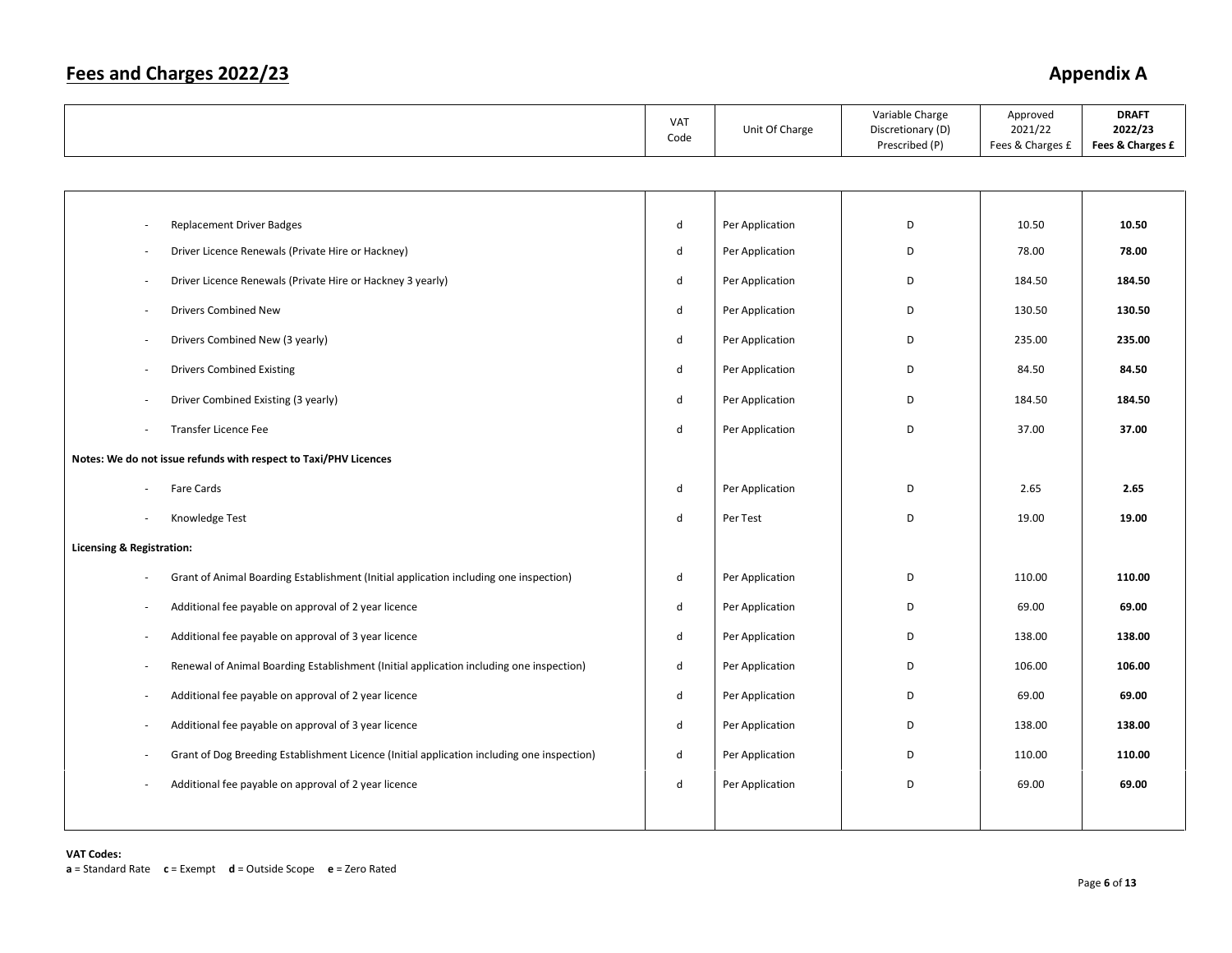|                                                                                                                                                                                                                                                                                                                                                                        | VAT<br>Code | Unit Of Charge  | Variable Charge<br>Discretionary (D)<br>Prescribed (P) | Approved<br>2021/22<br>Fees & Charges £ | <b>DRAFT</b><br>2022/23<br>Fees & Charges £ |
|------------------------------------------------------------------------------------------------------------------------------------------------------------------------------------------------------------------------------------------------------------------------------------------------------------------------------------------------------------------------|-------------|-----------------|--------------------------------------------------------|-----------------------------------------|---------------------------------------------|
|                                                                                                                                                                                                                                                                                                                                                                        |             |                 |                                                        |                                         |                                             |
|                                                                                                                                                                                                                                                                                                                                                                        |             |                 |                                                        |                                         |                                             |
| Additional fee payable on approval of 3 year licence<br>$\overline{\phantom{a}}$                                                                                                                                                                                                                                                                                       | d           | Per Application | D                                                      | 138.00                                  | 138.00                                      |
| Renewal of Dog Breeding Establishment (application including one inspection)<br>$\overline{\phantom{a}}$                                                                                                                                                                                                                                                               | $\sf d$     | Per Application | D                                                      | 106.00                                  | 106.00                                      |
| Additional fee payable on approval of 2 year licence<br>$\overline{\phantom{a}}$                                                                                                                                                                                                                                                                                       | d           | Per Application | D                                                      | 69.00                                   | 69.00                                       |
| Additional fee payable on approval of 3 year licence                                                                                                                                                                                                                                                                                                                   | d           | Per Application | D                                                      | 138.00                                  | 138.00                                      |
| Dangerous Wild animal Licence                                                                                                                                                                                                                                                                                                                                          | d           | Per Application | D                                                      | 230.00                                  | 230.00                                      |
| Selling Animals as Pets (Initial application including one inspection)                                                                                                                                                                                                                                                                                                 | $\sf d$     | Per Application | D                                                      | 110.00                                  | 110.00                                      |
| Additional fee payable on approval of 2 year licence                                                                                                                                                                                                                                                                                                                   | d           | Per Application | D                                                      | 69.00                                   | 69.00                                       |
| Additional fee payable on approval of 3 year licence<br>÷.                                                                                                                                                                                                                                                                                                             | d           | Per Application | D                                                      | 138.00                                  | 138.00                                      |
| Renewal of Selling Animals as Pets (Initial application including one inspection)<br>$\overline{\phantom{a}}$                                                                                                                                                                                                                                                          | $\sf d$     | Per Application | D                                                      | 94.00                                   | 94.00                                       |
| Additional fee payable on approval of 2 year licence                                                                                                                                                                                                                                                                                                                   | $\sf d$     | Per Application | D                                                      | 69.00                                   | 69.00                                       |
| Additional fee payable on approval of 3 year licence                                                                                                                                                                                                                                                                                                                   | d           | Per Application | D                                                      | 138.00                                  | 138.00                                      |
| Hiring of Horses Licence                                                                                                                                                                                                                                                                                                                                               | d           | Per Application | D                                                      | 144.00                                  | 144.00                                      |
| Hiring of Horses Licence Renewal                                                                                                                                                                                                                                                                                                                                       | d           | Per Application | D                                                      | 135.00                                  | 135.00                                      |
| <b>Scrap Metal Collectors</b>                                                                                                                                                                                                                                                                                                                                          | $\sf d$     | Per Application | D                                                      | 343.00                                  | 343.00                                      |
| <b>Scrap Metal Site</b>                                                                                                                                                                                                                                                                                                                                                | $\sf d$     | Per Application | D                                                      | 348.50                                  | 348.50                                      |
| Second Hand Dealer Registration                                                                                                                                                                                                                                                                                                                                        | d           | Per Application | D                                                      | 125.50                                  | 125.50                                      |
| Skin Piercing Registration - Premises                                                                                                                                                                                                                                                                                                                                  | $\sf d$     | Per Application | D                                                      | 172.00                                  | 172.00                                      |
| Skin Piercing Registration - Persons                                                                                                                                                                                                                                                                                                                                   | $\sf d$     | Per Application | D                                                      | 172.00                                  | 172.00                                      |
| Notes:<br>Skin piercers include acupuncturists, tattooists, ear piercers and electrologists'. Both skin piercers and their premises<br>have to be registered with an Authority. Normally there is one registered proprietor for each premises, although there<br>may be a number of practitioners. Each and every additional practitioner will be required to register |             |                 |                                                        |                                         |                                             |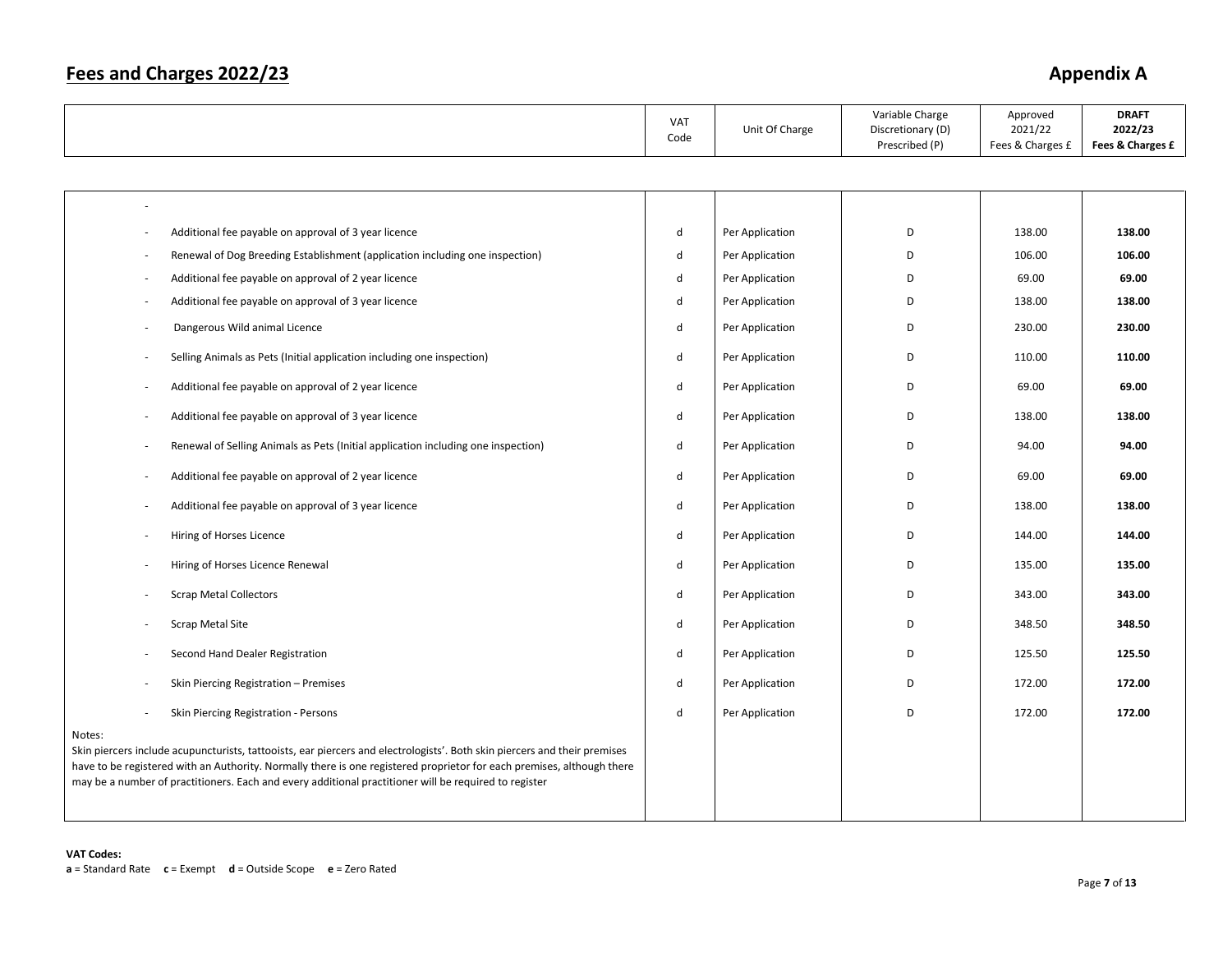## **Fees and Charges 2022/23** Appendix A

| VA <sub>1</sub><br>Code | Unit Of Charge | Variable Charge<br>Discretionary (D)<br>Prescribed (P) | Approved<br>2021/22<br>Fees & Charges 1 | <b>DRAFT</b><br>2022/23<br>Fees & Charges £ |
|-------------------------|----------------|--------------------------------------------------------|-----------------------------------------|---------------------------------------------|
|-------------------------|----------------|--------------------------------------------------------|-----------------------------------------|---------------------------------------------|

| General:<br>$\sim$<br>$\overline{\phantom{a}}$<br>$\sim$ | Alterations or additions to the above licences, registrations and consents, which result in the need to visit premises<br>and issue documentation will be charged at half the standard fee.<br>Many of the Licences are issued from the 1st January each year. Where application is made part<br>way through a year, 1/12 of the standard fee will be charged for each full month remaining plus<br>an administration fee of £54.00<br>Where a licence is surrendered part way through a year a 1/12 refund of the standard fee will be<br>charged for each full calendar month remaining, less an administration fee of £54.00<br>Licence fee levels for 2021/22 have been assessed to ensure the fee equates to no more than the<br>cost of providing the licence.<br><b>Gambling Act 2005 - Premises Licence Fees</b> |         |                 |            |        |        |
|----------------------------------------------------------|--------------------------------------------------------------------------------------------------------------------------------------------------------------------------------------------------------------------------------------------------------------------------------------------------------------------------------------------------------------------------------------------------------------------------------------------------------------------------------------------------------------------------------------------------------------------------------------------------------------------------------------------------------------------------------------------------------------------------------------------------------------------------------------------------------------------------|---------|-----------------|------------|--------|--------|
| <b>Casino Premises Licence:</b>                          |                                                                                                                                                                                                                                                                                                                                                                                                                                                                                                                                                                                                                                                                                                                                                                                                                          |         |                 |            |        |        |
|                                                          |                                                                                                                                                                                                                                                                                                                                                                                                                                                                                                                                                                                                                                                                                                                                                                                                                          |         |                 |            |        |        |
|                                                          | <b>Annual Fee</b>                                                                                                                                                                                                                                                                                                                                                                                                                                                                                                                                                                                                                                                                                                                                                                                                        | d       | Per Application | D to P max | 271.50 | 271.50 |
| $\sim$                                                   | Variation Fee                                                                                                                                                                                                                                                                                                                                                                                                                                                                                                                                                                                                                                                                                                                                                                                                            | $\sf d$ | Per Application | D to P max | 195.00 | 195.00 |
| $\sim$                                                   | <b>Transfer Fee</b>                                                                                                                                                                                                                                                                                                                                                                                                                                                                                                                                                                                                                                                                                                                                                                                                      | d       | Per Application | D to P max | 156.50 | 156.50 |
| $\sim$                                                   | Reinstatement of Licence                                                                                                                                                                                                                                                                                                                                                                                                                                                                                                                                                                                                                                                                                                                                                                                                 | d       | Per Application | D to P max | 156.50 | 156.50 |
|                                                          |                                                                                                                                                                                                                                                                                                                                                                                                                                                                                                                                                                                                                                                                                                                                                                                                                          |         |                 |            |        |        |
| <b>Bingo Premises Licence:</b>                           |                                                                                                                                                                                                                                                                                                                                                                                                                                                                                                                                                                                                                                                                                                                                                                                                                          |         |                 |            |        |        |
|                                                          | New Application                                                                                                                                                                                                                                                                                                                                                                                                                                                                                                                                                                                                                                                                                                                                                                                                          | d       | Per Application | D to P max | 200.00 | 200.00 |
|                                                          | Annual Fee                                                                                                                                                                                                                                                                                                                                                                                                                                                                                                                                                                                                                                                                                                                                                                                                               | d       | Per Application | D to P max | 246.00 | 246.00 |
| $\sim$                                                   | <b>Provisional Statement Fee</b>                                                                                                                                                                                                                                                                                                                                                                                                                                                                                                                                                                                                                                                                                                                                                                                         | d       | Per Application | D to P max | 156.50 | 156.50 |
|                                                          |                                                                                                                                                                                                                                                                                                                                                                                                                                                                                                                                                                                                                                                                                                                                                                                                                          |         |                 |            |        |        |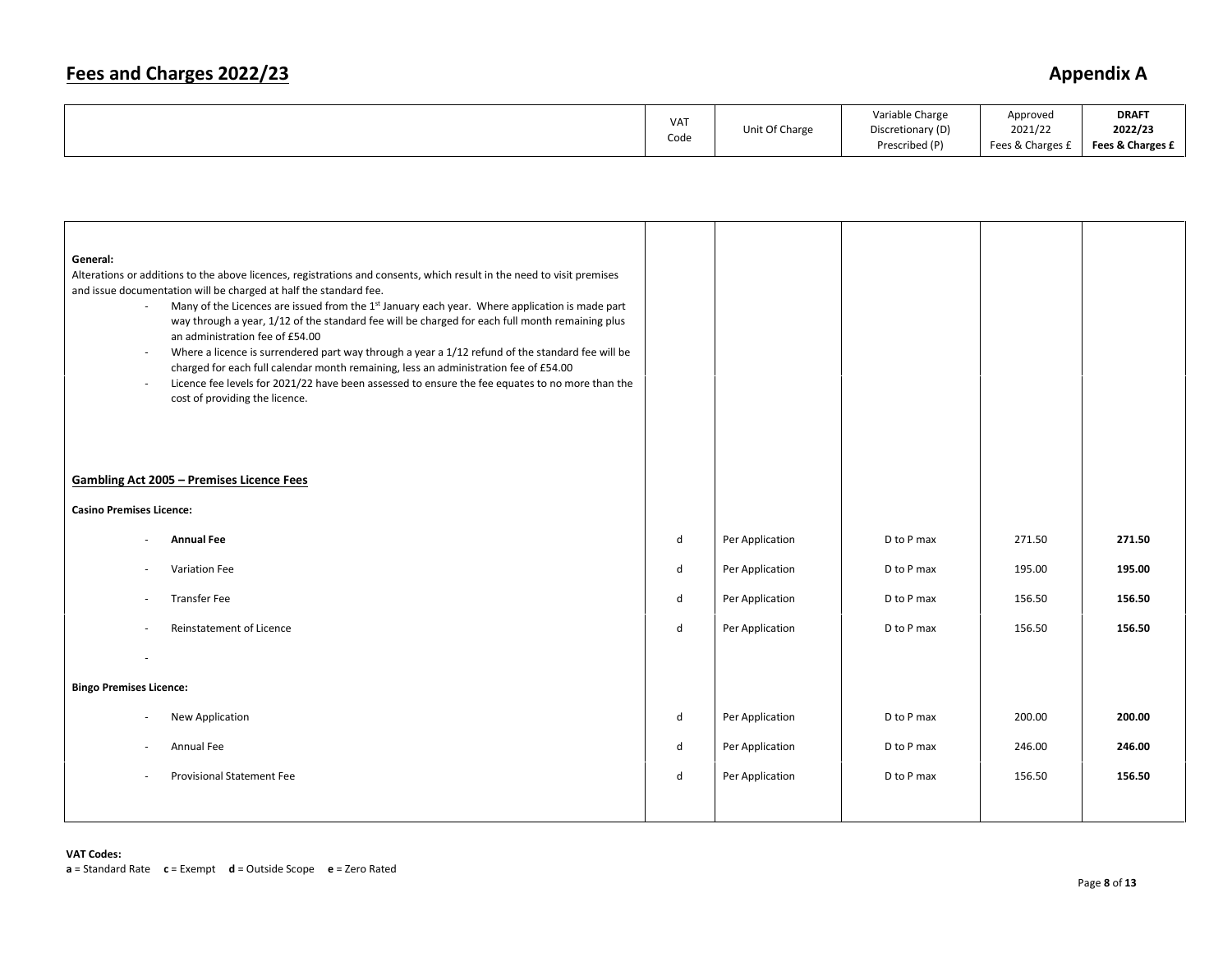|                                                                         | VAT<br>Code  | Unit Of Charge  | Variable Charge<br>Discretionary (D)<br>Prescribed (P) | Approved<br>2021/22<br>Fees & Charges £ | <b>DRAFT</b><br>2022/23<br>Fees & Charges £ |
|-------------------------------------------------------------------------|--------------|-----------------|--------------------------------------------------------|-----------------------------------------|---------------------------------------------|
| <b>Bingo Premises Licence continued:</b>                                |              |                 |                                                        |                                         |                                             |
| Premises Licence fee holder of provisional statements                   | d            | Per Application | D to P max                                             | 31.00                                   | 31.00                                       |
| Variation Fee<br>ä,                                                     | d            | Per Application | D to P max                                             | 195.00                                  | 195.00                                      |
| <b>Transfer Fee</b><br>$\overline{\phantom{a}}$                         | d            | Per Application | D to P max                                             | 156.50                                  | 156.50                                      |
| Reinstatement of Licence<br>٠                                           | $\mathsf{d}$ | Per Application | D to P max                                             | 156.50                                  | 156.50                                      |
| <b>Bingo Premises (Other) Licence:</b>                                  |              |                 |                                                        |                                         |                                             |
| New Application<br>$\sim$                                               | d            | Per Application | D to P max                                             | 200.00                                  | 200.00                                      |
| Annual Fee<br>×,                                                        | d            | Per Application | D to P max                                             | 246.00                                  | 246.00                                      |
| Provisional Statement Fee<br>$\overline{a}$                             | d            | Per Application | D to P max                                             | 156.50                                  | 156.50                                      |
| Provisional Licence fee for holders of provisional statements<br>$\sim$ | d            | Per Application | D to P max                                             | 31.00                                   | 31.00                                       |
| Variation Fee<br>$\overline{\phantom{a}}$                               | d            | Per Application | D to P max                                             | 195.00                                  | 195.00                                      |
| <b>Transfer Fee</b><br>ä,                                               | d            | Per Application | D to P max                                             | 156.50                                  | 156.50                                      |
| Reinstatement of Licence<br>٠                                           | d            | Per Application | D to P max                                             | 156.50                                  | 156.50                                      |
| <b>Adult Gaming Centre Premises Licences:</b>                           |              |                 |                                                        |                                         |                                             |
| New Application                                                         | d            | Per Application | D to P max                                             | 200.00                                  | 200.00                                      |
| Annual Fee<br>$\sim$                                                    | d            | Per Application | D to P max                                             | 246.00                                  | 246.00                                      |
| Provisional Statement Fee<br>×,                                         | d            | Per Application | D to P max                                             | 156.50                                  | 156.50                                      |
| Premises Licence fee for holders of provisional statements<br>$\sim$    | d            | Per Application | D to P max                                             | 31.00                                   | 31.00                                       |
| Variation Fee<br>÷,                                                     | d            | Per Application | D to P max                                             | 195.00                                  | 195.00                                      |
| <b>Transfer Fee</b>                                                     | d            | Per Application | D to P max                                             | 156.50                                  | 156.50                                      |
| Reinstatement of Licence                                                | d            | Per Application | D to P max                                             | 156.50                                  | 156.50                                      |
|                                                                         |              |                 |                                                        |                                         |                                             |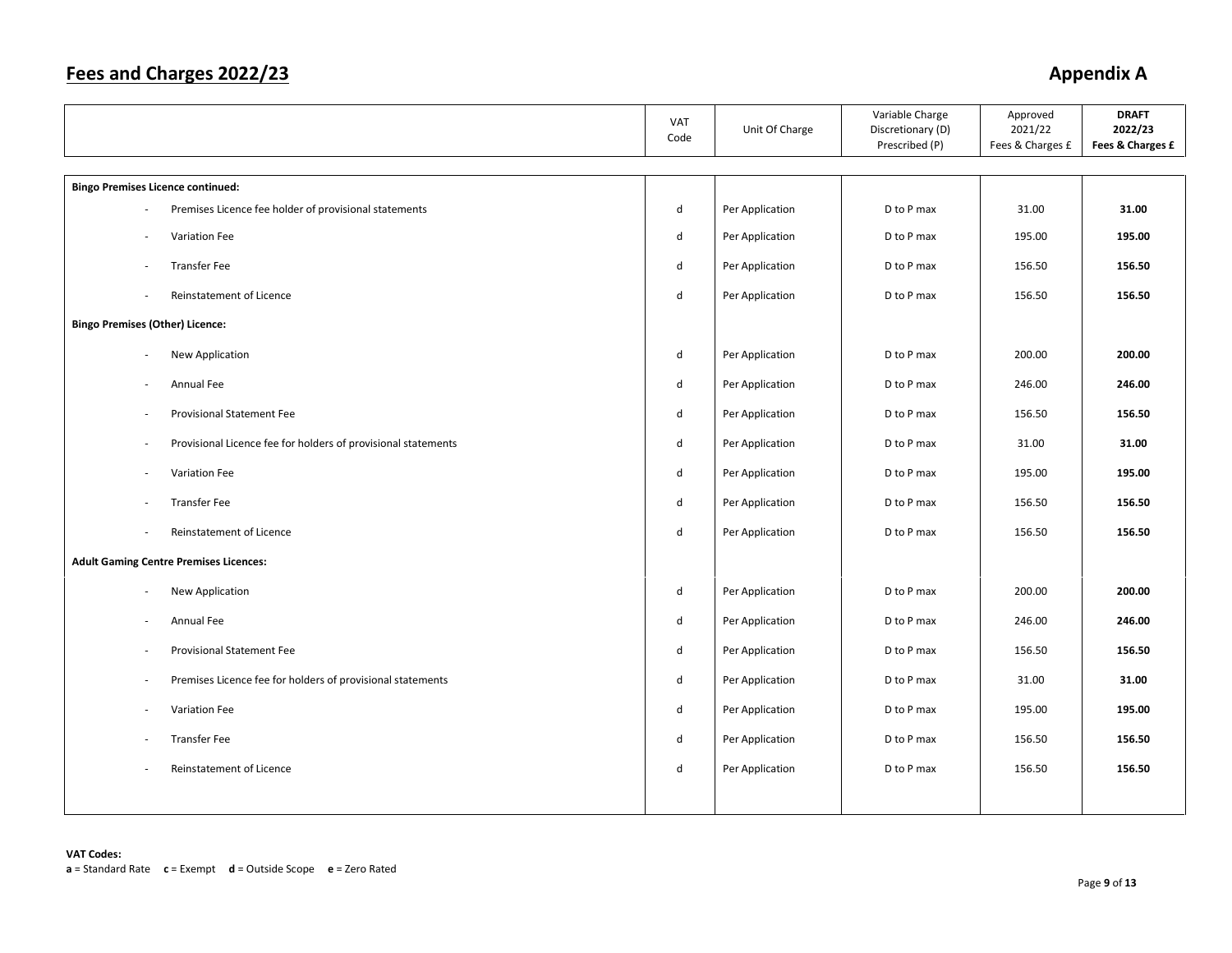|                                                                            | VAT<br>Code  | Unit Of Charge  | Variable Charge<br>Discretionary (D)<br>Prescribed (P) | Approved<br>2021/22<br>Fees & Charges £ | <b>DRAFT</b><br>2022/23<br>Fees & Charges £ |
|----------------------------------------------------------------------------|--------------|-----------------|--------------------------------------------------------|-----------------------------------------|---------------------------------------------|
|                                                                            |              |                 |                                                        |                                         |                                             |
| Tracks:                                                                    |              |                 |                                                        |                                         |                                             |
| New Application<br>$\overline{\phantom{a}}$                                | ${\sf d}$    | Per Application | D to P max                                             | 200.00                                  | 200.00                                      |
| Annual Fee<br>$\overline{\phantom{a}}$                                     | d            | Per Application | D to P max                                             | 246.00                                  | 246.00                                      |
| Provisional Statement fee<br>$\overline{\phantom{a}}$                      | ${\sf d}$    | Per Application | D to P max                                             | 156.50                                  | 156.50                                      |
| Premises licence fee for holder of provisional Statement<br>×.             | $\mathsf{d}$ | Per Application | D to P max                                             | 31.00                                   | 31.00                                       |
| Variation Fee<br>$\overline{\phantom{a}}$                                  | ${\sf d}$    | Per Application | D to P max                                             | 195.00                                  | 195.00                                      |
| <b>Transfer Fee</b><br>$\overline{\phantom{a}}$                            | ${\sf d}$    | Per Application | D to P max                                             | 156.50                                  | 156.50                                      |
| Reinstatement of licence<br>×.                                             | $\sf d$      | Per Application | D to P max                                             | 156.50                                  | 156.50                                      |
| Fee for notification of change of circumstance<br>$\overline{\phantom{a}}$ | $\mathsf{d}$ | Per Application | P                                                      | 50.00                                   | 50.00                                       |
| Fee for copy of licence<br>$\overline{\phantom{a}}$                        | $\mathsf{d}$ | Per Application | P                                                      | 25.00                                   | 25.00                                       |
|                                                                            |              |                 |                                                        |                                         |                                             |
| <b>Licensing Act Charges</b>                                               |              |                 |                                                        |                                         |                                             |
| <b>Licensed Premises Fees:</b><br>Non-Domestic Rateable Value              |              |                 |                                                        |                                         |                                             |
| <b>Application / Initial Fee</b>                                           |              |                 |                                                        |                                         |                                             |
| Band A: 0 - 4300                                                           | $\sf d$      | Per Application | P                                                      | 100.00                                  | 100.00                                      |
| Band B: 4301 - 3300                                                        | $\sf d$      | Per Application | P                                                      | 190.00                                  | 190.00                                      |
| Band C: 33001 - 87000                                                      | $\mathsf{d}$ | Per Application | P                                                      | 315.00                                  | 315.00                                      |
| Band D: 87001 - 125000                                                     | $\mathsf{d}$ | Per Application | P                                                      | 450.00                                  | 450.00                                      |
| Band E: 125001 and Over                                                    | ${\sf d}$    | Per Application | P                                                      | 635.00                                  | 635.00                                      |
|                                                                            |              |                 |                                                        |                                         |                                             |
|                                                                            |              |                 |                                                        |                                         |                                             |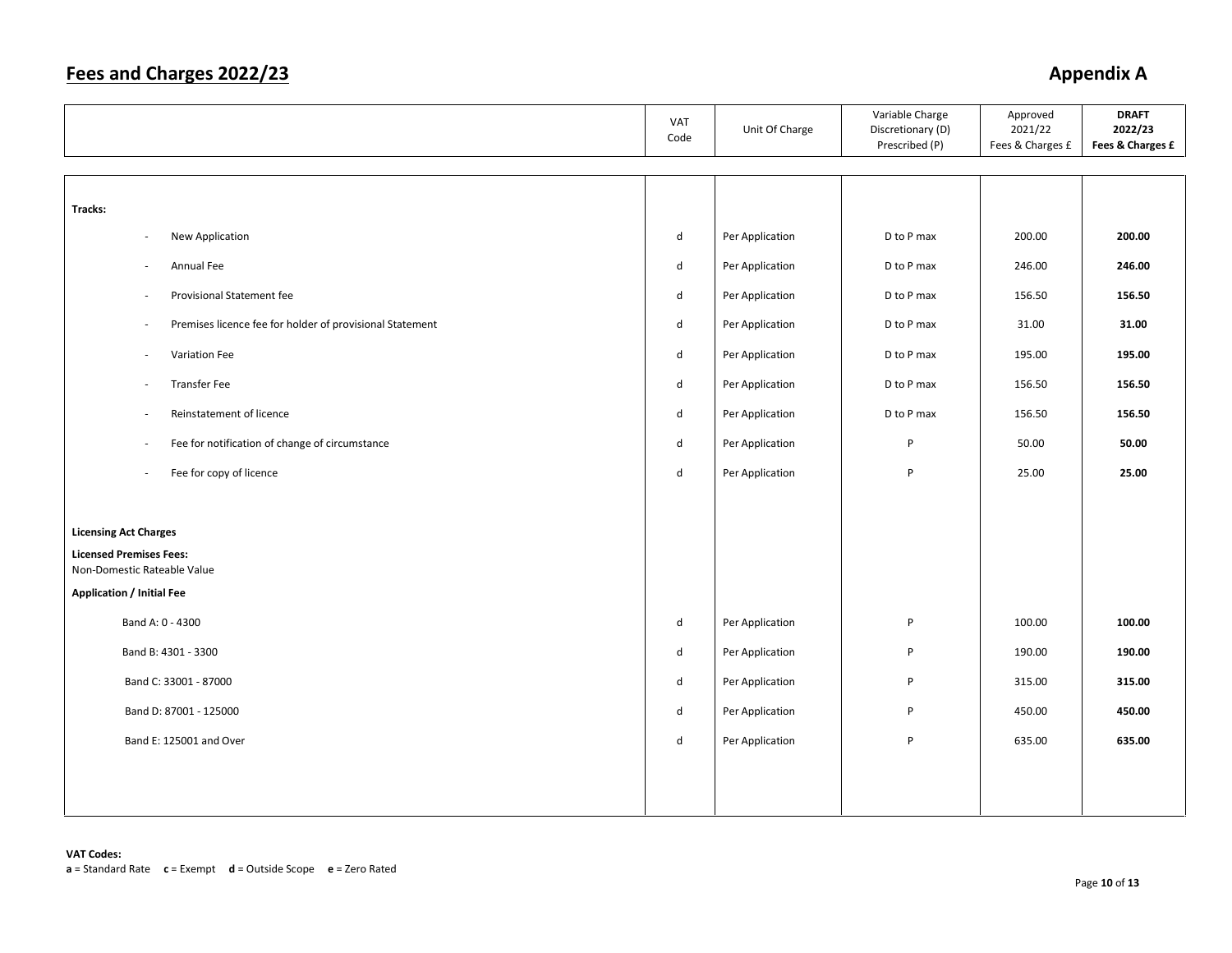|                                                                                                                                                                                       | <b>VAT</b><br>Code | Unit Of Charge  | Variable Charge<br>Discretionary (D)<br>Prescribed (P) | Approved<br>2021/22<br>Fees & Charges £ | <b>DRAFT</b><br>2022/23<br>Fees & Charges £ |
|---------------------------------------------------------------------------------------------------------------------------------------------------------------------------------------|--------------------|-----------------|--------------------------------------------------------|-----------------------------------------|---------------------------------------------|
|                                                                                                                                                                                       |                    |                 |                                                        |                                         |                                             |
| Annual / Renewal Charge                                                                                                                                                               |                    |                 |                                                        |                                         |                                             |
| Band A: 0 - 4300                                                                                                                                                                      | $\sf d$            | Per Application | $\sf P$                                                | 70.00                                   | 70.00                                       |
| Band B: 4301 - 3300                                                                                                                                                                   | $\mathsf{d}$       | Per Application | P                                                      | 180.00                                  | 180.00                                      |
| Band C: 33001 - 87000                                                                                                                                                                 | $\sf d$            | Per Application | P                                                      | 295.00                                  | 295.00                                      |
| Band D: 87001 - 125000                                                                                                                                                                | $\mathsf{d}$       | Per Application | P                                                      | 320.00                                  | 320.00                                      |
| Band E: 125001 and Over                                                                                                                                                               | d                  | Per Application | P                                                      | 350.00                                  | 350.00                                      |
| Note:<br>Where the premises are in Band D or Band E, and where the primary or exclusive function is to supply<br>alcohol for consumption on the premises the fees will be as follows. |                    |                 |                                                        |                                         |                                             |
| Annual / Renewal Charge<br>Band D: 87001 - 125000                                                                                                                                     | d                  | Per Application | P                                                      | 640.00                                  | 640.00                                      |
| Band E: 125000 and Over                                                                                                                                                               | $\mathsf{d}$       | Per Application | P                                                      | 1050.00                                 | 1050.00                                     |
| Personal Licence: Renewable after 10 years                                                                                                                                            | d                  | Per Application | P                                                      | 37.00                                   | 37.00                                       |
| <b>Other Fees &amp; Charges:</b><br>Application for copy of licence or summary on theft, loss etc. of premises licence or summary                                                     | $\mathsf{d}$       | Per Application | P                                                      | 10.50                                   | 10.50                                       |
| Notification of Change of name or address (holder of premises licence)                                                                                                                | d                  | Per Application | P                                                      | 10.50                                   | 10.50                                       |
| Application to vary to specify individual as premises supervisor                                                                                                                      | d                  | Per Application | P                                                      | 10.50                                   | 10.50                                       |
| Application to transfer premises licence                                                                                                                                              | d                  | Per Application | P                                                      | 23.00                                   | 23.00                                       |
| Interim authority notice                                                                                                                                                              | d                  | Per Application | P                                                      | 23.00                                   | 23.00                                       |
| Application for making a provisional licence                                                                                                                                          | d                  | Per Application | P                                                      | 23.00                                   | 23.00                                       |
| Application for a copy certificate or summary on theft, loss of certificate or summary                                                                                                | d                  | Per Application | P                                                      | 315.00                                  | 315.00                                      |
| Notification of change of name or alteration of club rules                                                                                                                            | d                  | Per Application | P                                                      | 10.50                                   | 10.50                                       |
| Change of relevant registered address of club                                                                                                                                         | d                  | Per Application | P                                                      | 10.50                                   | 10.50                                       |
| Temporary event notices                                                                                                                                                               | d                  | Per Application | P                                                      | 10.50                                   | 10.50                                       |
|                                                                                                                                                                                       |                    |                 |                                                        |                                         |                                             |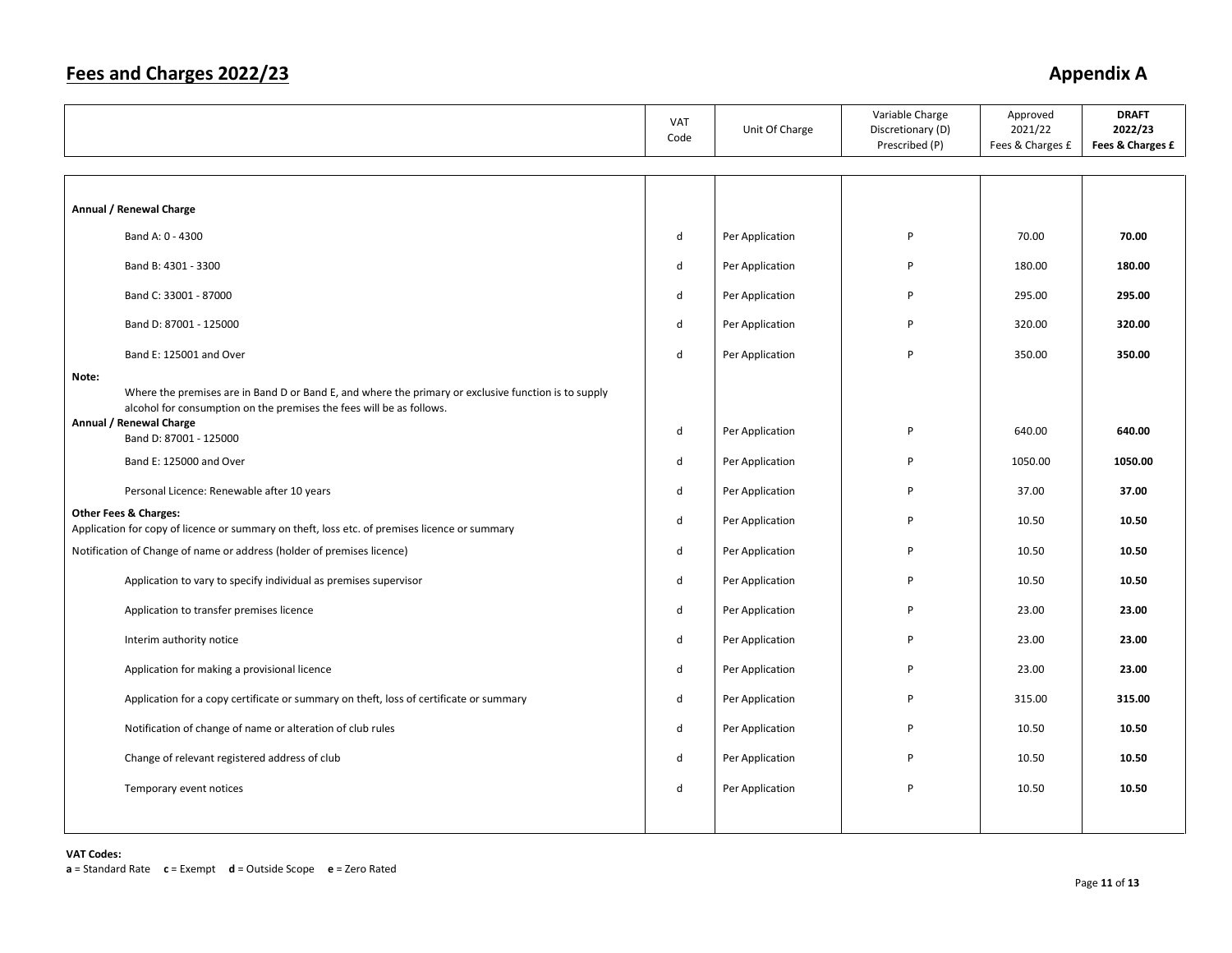## **Fees and Charges 2022/23** Appendix A

|                                                                                                                                                                                                                        | VAT<br>Code | Unit Of Charge  | Variable Charge<br>Discretionary (D)<br>Prescribed (P) | Approved<br>2021/22<br>Fees & Charges £ | <b>DRAFT</b><br>2022/23<br>Fees & Charges £ |
|------------------------------------------------------------------------------------------------------------------------------------------------------------------------------------------------------------------------|-------------|-----------------|--------------------------------------------------------|-----------------------------------------|---------------------------------------------|
|                                                                                                                                                                                                                        |             |                 |                                                        |                                         |                                             |
|                                                                                                                                                                                                                        |             |                 |                                                        |                                         |                                             |
| Application of copy of notice on theft, loss etc. of temporary event notice                                                                                                                                            | $\sf d$     | Per Application | P                                                      | 21.00                                   | 21.00                                       |
| Application for copy of licence on theft, loss etc. of personal licence                                                                                                                                                | $\sf d$     | Per Application | P                                                      | 10.50                                   | 10.50                                       |
| Notification of change of name or address (personal licence)                                                                                                                                                           | $\sf d$     | Per Application | P                                                      | 10.50                                   | 10.50                                       |
| Notice of interest in any premises                                                                                                                                                                                     | ${\sf d}$   | Per Application | P                                                      | 21.00                                   | 21.00                                       |
| Note: All the prescribed Licensing Act 2003 fees are currently prescribed in regulations to the act. New legislation is<br>anticipated whereby such fees shall be locally set but the date for this currently unknown. |             |                 |                                                        |                                         |                                             |